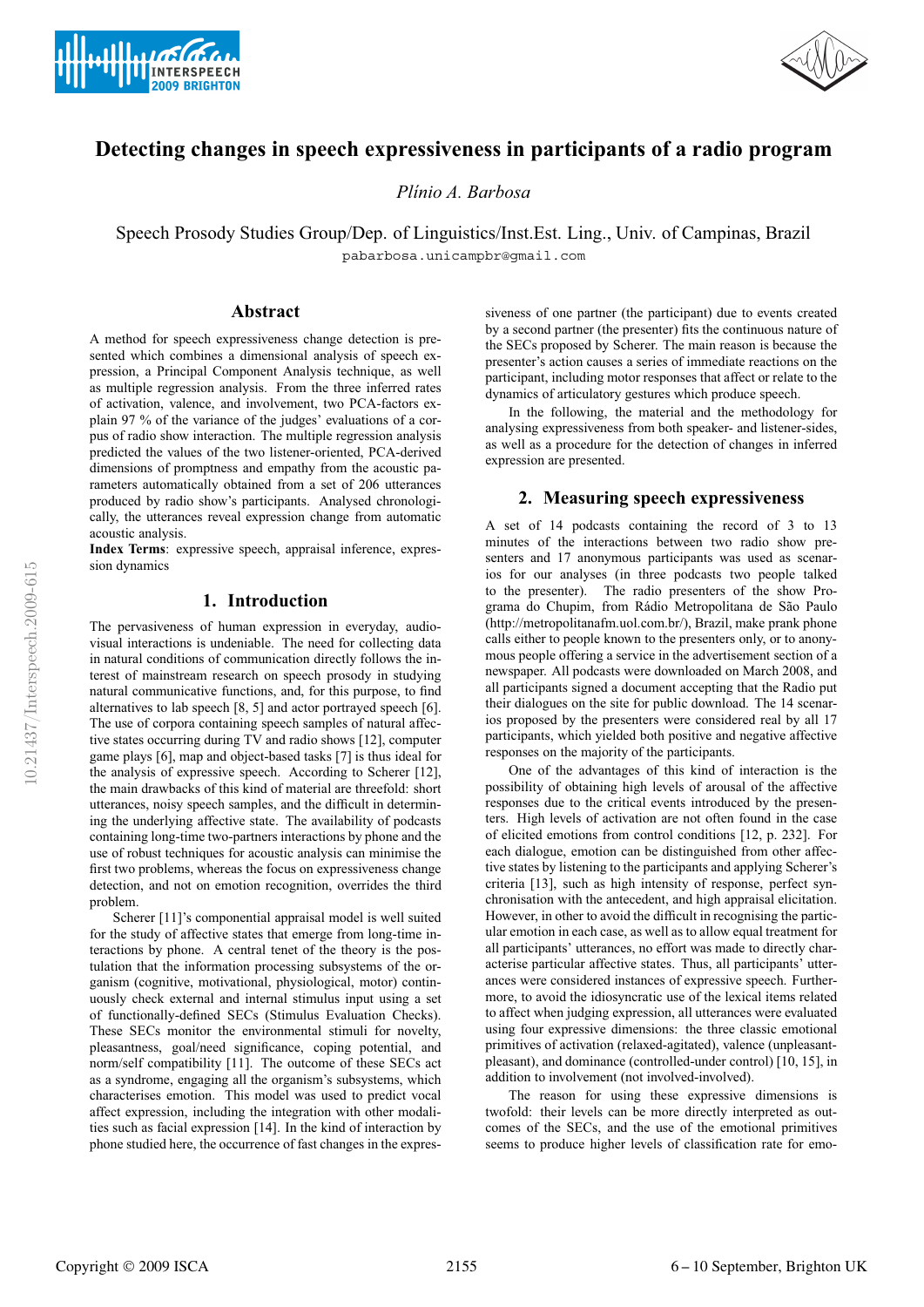tion recognition than the use of emotional lexical items [9].

#### **2.1. Appraisal, acoustic analysis, and appraisal inference of expressive speech**

In order to submit the 14 interactions for evaluation, 206 utterances were extracted from them. These utterances constitute a corpus containing the speech of the participants only, since the expression of the presenters lacked authenticity. Each utterance was delimited by the interruptions or turns of the respective presenter, lasting from 1.1 to 10.5 seconds.

An experiment was run out, which consists of two parts: the evaluation of the expressive space by a set of judges, and the prediction of the evaluation rates from a set of acoustic parameters. For predicting the rates, the set of utterances was split into two subsets, the training subset with 130 ramdomlychosen utterances from 12 scenarios (scenarios 13 and 14 were put aside to be tested), and the test subset with the remaining 76 utterances (from the 14 scenarios, including 12 identical participants and two distinct, not present in the training subset). The training subset was evaluated by 12 judges, all of them undergraduate students of the first year in Linguistics. The evaluation was prepared as a MFC experiment in a Praat script [2]. Each judge received a sheet with the instructions for evaluating the respective expressive dimension. The four dimensions were evaluated by all judges in different days in two weeks. The sheet instructed the judge to choose one level from a 7-level semantic differential scale [10], by pointing with the mouse in the case corresponding better to what s/he just listened to, in terms of utterance's expression. For the activation dimension, for instance, the two poles of the scale were relaxed/calm (left) and agitated/stimulated (right). The case in the middle always indicated "neither one nor the other". All instructions were given in Portuguese. The task was accomplished before a computer screen by running the script under Praat. Each utterance was reproduced and a pure tone (1000 Hz) informed its end. After listening to the utterance, the judge pointed to his/her choice, and the script automatically reproduced the next utterance for the next choice until the end. The order of the utterances was ramdomised between judges. The whole task was completed in less than 25 minutes by all judges. The 7-level scale was linearly transformed to a scale between -1 and 1 (0 is the neutral choice) to ensure comparable magnitudes with the z-scored acoustic parameters. In order to both reduce the dimensionality of the expressive space, and avoid correlated dimensions, a Principal Component Analysis (using covariances) was applied to the original space. As shown below, two factors explained more than 95 % of the variance of the data.

To infer the judges' evaluation median rates for all utterances and dimensions, five classes of acoustic parameters were extracted: fundamental frequency  $(f_0)$ , fundamental frequency first derivative  $(df<sub>0</sub>)$ , intensity, spectral tilt (SpTt), and Long-Term Average Spectrum (LTAS). See also [14]. One to four statistical descriptors were used for each class, producing twelve acoustic parameters:  $f_0$  median, inter-quartile semi-amplitude, skewness, and  $0.995$  quantile; df<sub>0</sub> mean, standard-deviation, and skewness; intensity skewness; spectral tilt mean, standard-deviation, and skewness; and LTAS frequency standard-deviation. Spectral tilt is a correlate of vocal effort and was set to the difference of intensity in dB between the bands  $0-1250$  Hz and  $1250-4000$  Hz. The f<sub>0</sub> first derivative was used to detect abrupt changes in the melodic contour. The values of the  $f_0$  and  $df_0$  classes were z-scored by using  $f_0$ mean and standard-deviation reference values for adult males:

(136, 58) Hz and females: (231, 120) Hz. Spectral tilt was normalised by dividing its value by the complete-band intensity median, whereas LTAS standard-deviation was normalised by dividing its value by 10. Despite the clear presence of noise due to the telephone (which limits the signal energy between 300 and 3400 Hz), the Praat pitch auto-correlation algorithm is robust enough to avoid errors. Because spectral tilt is computed as a difference between two bands, the assumption of white noise minimises its effect on the parameter value. The same argument goes to the computation of the intensity skewness. Assuming white noise also ensure that the main source of variation for LTAS would be given by the signal itself. A script was implemented in Praat to automatically compute all these parameters.

A multiple regression analysis was used to associate the 12 acoustic parameters for each utterance with the two PCAfactored dimensions. Both techniques were applied by using the Statistica package, v. 8.0. The predicted and observed PCAfactored rates were compared with each other for the training subset only, because the utterances of the test subset were not evaluated by the judges.

By listening to the whole interactions, expressiveness seems to change according to changes in the situations proposed by the presenters of the radio show. That is why it is important to evaluate whether the judges are sensitive to changes in expressiveness in the case of no direct access to the chronological order of the events. Utterances were, thus, presented in random order across- and intra-speakers (note that they have no access to the presenter's turns). The analysis of the utterances of specific participants is, however, done chronologically in order to point out the dimensions and/or acoustic parameters that signal expressiveness change.

#### **3. Results**

Inter-rater reliability was computed by obtaining the kappa index (k). In order to do so, the 7-level transformed scale was divided into three categories: inferior ( $-1$  and  $-0$ , 67), middle −0.33 to 0.33), and superior (0.67 and 1). Significance for  $\alpha = 0.001$  is achieved with  $z > 3.09$ . Fair inter-rater reliability was obtained for activation ( $k = 0.38$ ,  $z = 47.3$ ), valence  $(k = 0.37, z = 45.3)$ , and involvement  $(k = 0.26, z = 28.6)$ . Though significant ( $k = 0.05$ ,  $z = 6.4$ ), the dominance dimension was discarded from the analysis due to the low inter-rater reliability. See [1] for similar figures for kappa. The levels of the three other dimensions scatter from  $-1$  to 1 with means of  $0.20$  (activation),  $-0.21$  (valence), and  $0.27$  (involvement). The lowest absolute value of the correlation coefficient for any two dimensions is 0.80.

The PCA analysis revealed that two factors explain 97 % of the variance. Factor 1 explains almost 90 % of the variance and is an even combination of the three dimensions: Fact  $1 =$  $0.59(\text{Act-Act}_{mean}) - 0.59(\text{Val-Val}_{mean}) + 0.55(\text{Inv-Inv}_{mean}).$ Factor 2 explains around 7 % of the variance: Fact  $2 = 0.17$  (Act- $Act_{mean}) + 0.73(Val-Val_{mean}) + 0.63(Inv-Inv_{mean})$ . After listening carefully to the utterances we decided to call factor 1, promptness, and factor 2, empathy. The latter is related to the interaction between partners by means of turn-exchange cues. The PCA-transformed expressive space can be seen in Fig 1. An ANOVA with SCENARIO as independent variable reveals a difference among the 12 scenarios of the training subset for the two PCA factors (only one participant per scenario was considered for ANOVA). For promptness,  $F(11, 105) = 51.7, p < 10^{-7}$ with 7 distinct groups (unequal N HSD post-hoc analysis for homogeneous groups); for empathy,  $F(11, 105) = 4.2, p < 10^{-4}$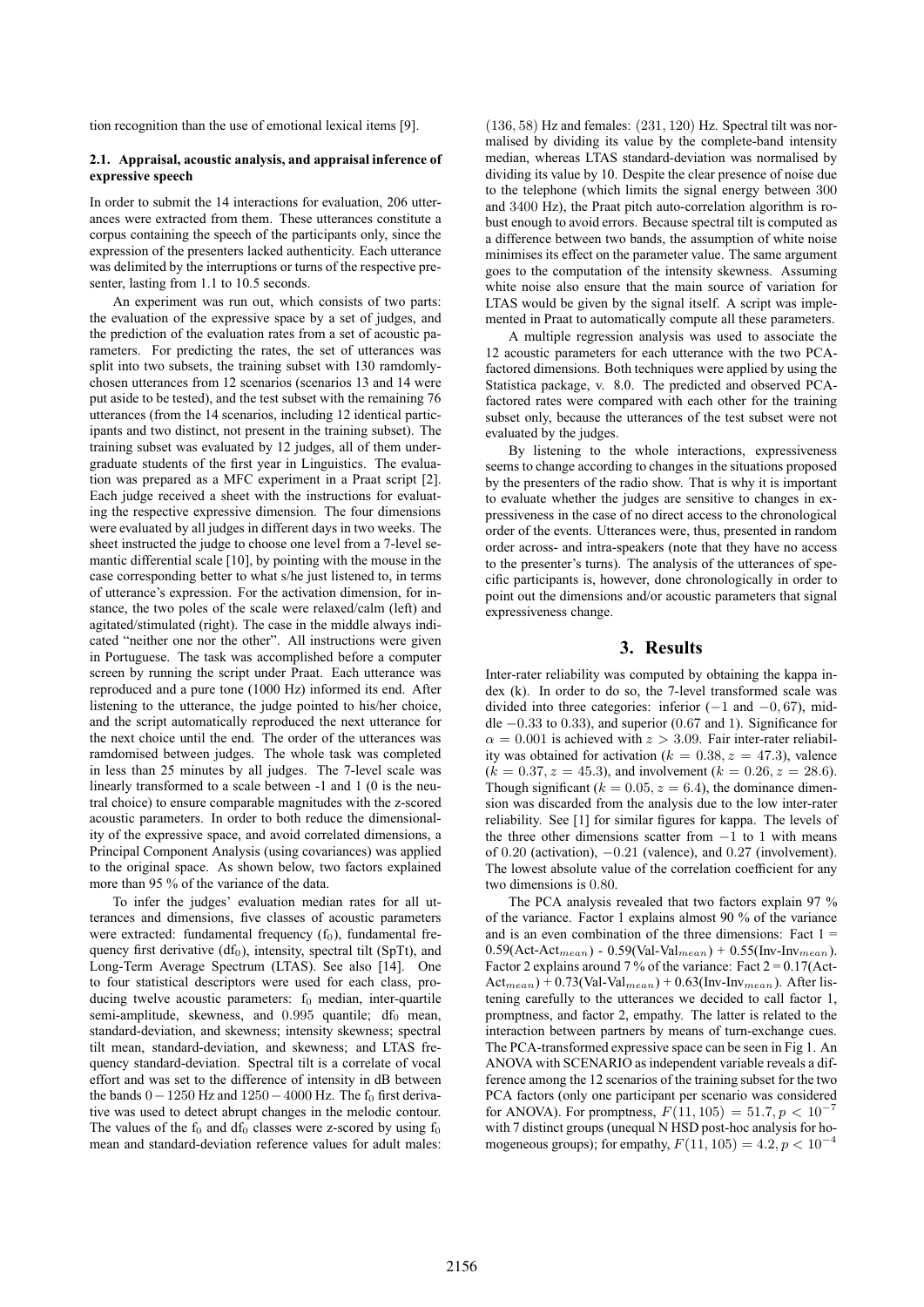with 2 distinct groups. Scenarios 4 and 5 form the group with the highest levels of promptness. Scenario 5 is the situation where the father (the participant) thinks her daughter is pregnant. Scenarios 2 and 10 are the less empathic for which the participants seem relatively indifferent to the situations proposed by the presenter.

The multiple regression analysis applied to the training subset revealed the relevance of two classes of parameters:  $df_0$ (mean), and spectral tilt (mean and standard deviation) for predicting the levels of promptness ( $R = 67$ %, training subset). In fact, an ANOVA of spectral tilt mean as dependent variable reveals that this parameter separates 7 different groups with  $F(11, 105) = 123.5, p < 10^{-8}$ . The participant of scenario 10 has the lowest level of vocal effort (higher values of spectral tilt), and the participants of scenarios 5 and 6, the highest. Equation 1 shows the regression for promptness:  $df_0$  mean, related to  $f_0$  change, and Spectral Tilt mean and standard-deviation, related to vocal effort, are the only relevant parameters to determine promptness: the higher the vocal effort (negative value of spectral tilt) and its variability, the higher the level of promptness.

$$
promptn. = 0.29 - 0.17 mean_{df_0} - 14.05 mean_{SpTt} + 10.48 SD_{SpTt}
$$
\n
$$
(1)
$$

Empathy was predicted with four classes of parameters, as can be seen in equation 2 ( $R = 40\%$ , training subset). The increase of vocal effort and spectral variabilities decrease empathy, whereas  $f_0$  high levels (represented by the 0.995 quantile) increase empathy. These features are related to a relaxed exchange between partners.

$$
emp. = 0.360.12 med f_0 + 0.08 f_0 (99.5 quantum) - 0.48 f_0 (skew) - 0.05 df_0 (skew) + 4.64 SpecTilt (mean) - 4.81 SpecTilt (SD) 0.12 LTAS (SD)
$$
\n(2)

The predictions for the training set can be seen in Fig. 1. As



Figure 1: *Predicted and observed expressive space for the training subset.*

expected from the variance explained by each factor, the scattering of factor 1 (promptness) is much more covered than the one of factor 2 (empathy). By using three categories of rates, errors of changing the inferior category for the superior category and vice-versa were verified only for promptness: 7 out 130 utterances of the training set, and 7 out 76 utterances of the test set. The expression inference via regression from the acoustic parameters automatically extracted from the utterance was then used to study expressiveness change in all 14 scenarios.

#### **3.1. Changes in expressiveness in two domains**



Figure 2: *Predicted and observed promptness for scenario 5.*

Fig. 2 shows the observed and predicted values of promptness level for the participant of scenario 5, a father who thinks his daughter is pregnant. A classic 5-point moving average was applied to obtain smoothed versions of both contours. From utterances 1 to 5 the participant talks to his daughter, and from utterance 6 on, to the radio presenter. The observed contour shows, as evaluated by the judges, a saturation to a maximum level of promptness. This is not the case of the predicted contour, which shows a trend to higher levels of promptness with oscillations. The predicted levels are entirely based on acoustic parameters, contrary to the observed rates. These latter are also dependent on other influences, such as the semantic weight of the lexical items. In this situation, it is likely that the judges inferred the reasons for the participant's rage and decided to choose maximum levels of activation and involvement, and minimum valence, given the lexical items used by the participant. On the other hand, any person unable to understand Portuguese can detect a drop in promptness (to action) by listening to the audio files of utterances 7 to 8 (sc507.wav, and sc508.wav), as signalled by the predicted contour. No change is signalled in the observed contour, however.



Figure 3: *Predicted and observed promptness for scenario 10.*

Fig. 3 shows the observed and predicted promptness contours for the participant of scenario 10, a guy selling a pirate CD. It can be seen that there is almost no change in the rather low level of promptness, even when the participant respond to the identification of two presenters as policemen (utterance 10